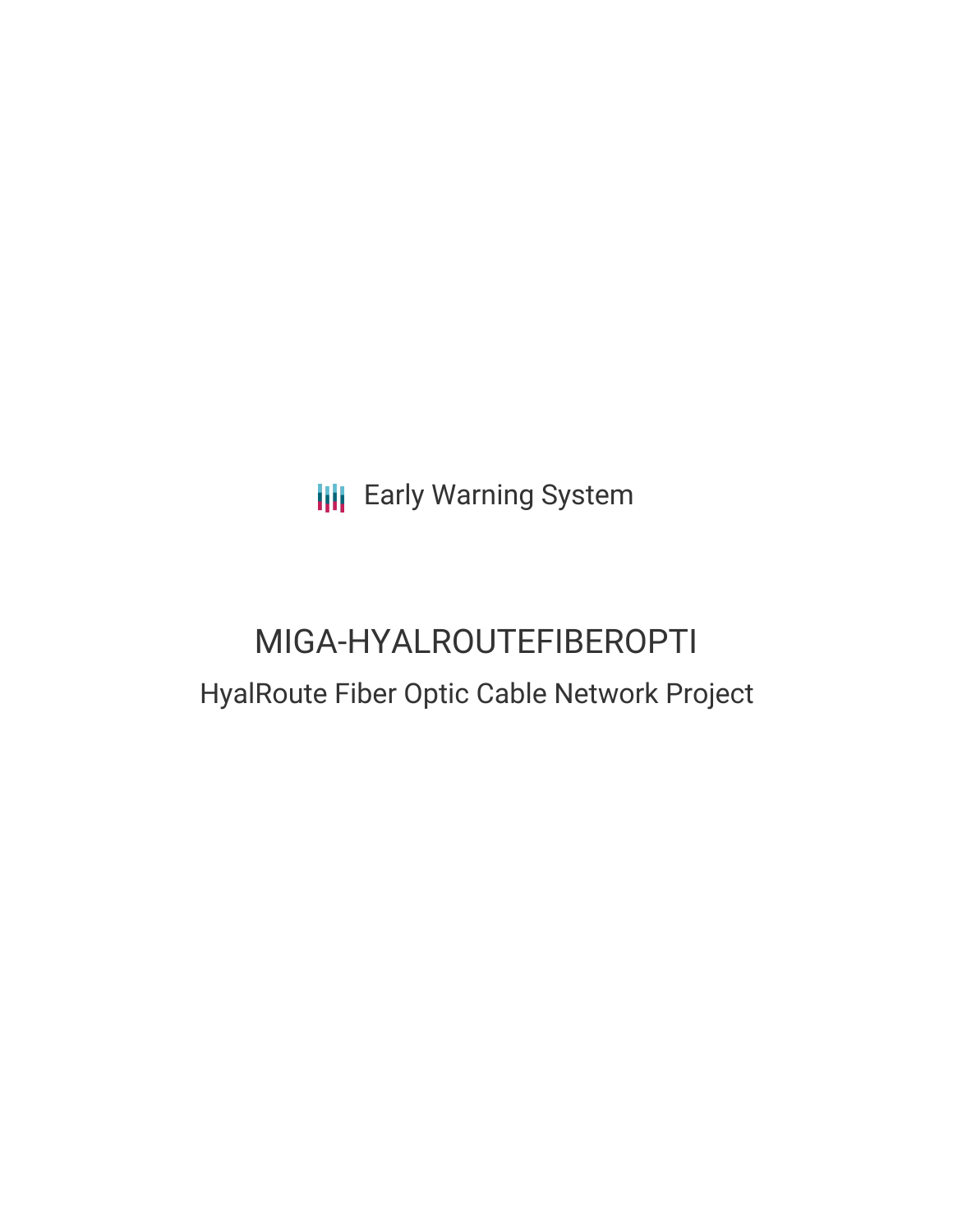

#### **Quick Facts**

| <b>Countries</b>               | Myanmar                                         |
|--------------------------------|-------------------------------------------------|
| <b>Financial Institutions</b>  | Multilateral Investment Guarantee Agency (MIGA) |
| <b>Bank Risk Rating</b>        | B                                               |
| <b>Voting Date</b>             | 2017-01-10                                      |
| <b>Borrower</b>                | International Lender to be Determined           |
| <b>Sectors</b>                 | Communications, Construction                    |
| <b>Investment Type(s)</b>      | Guarantee                                       |
| <b>Investment Amount (USD)</b> | \$105.74 million                                |
| <b>Project Cost (USD)</b>      | \$105.74 million                                |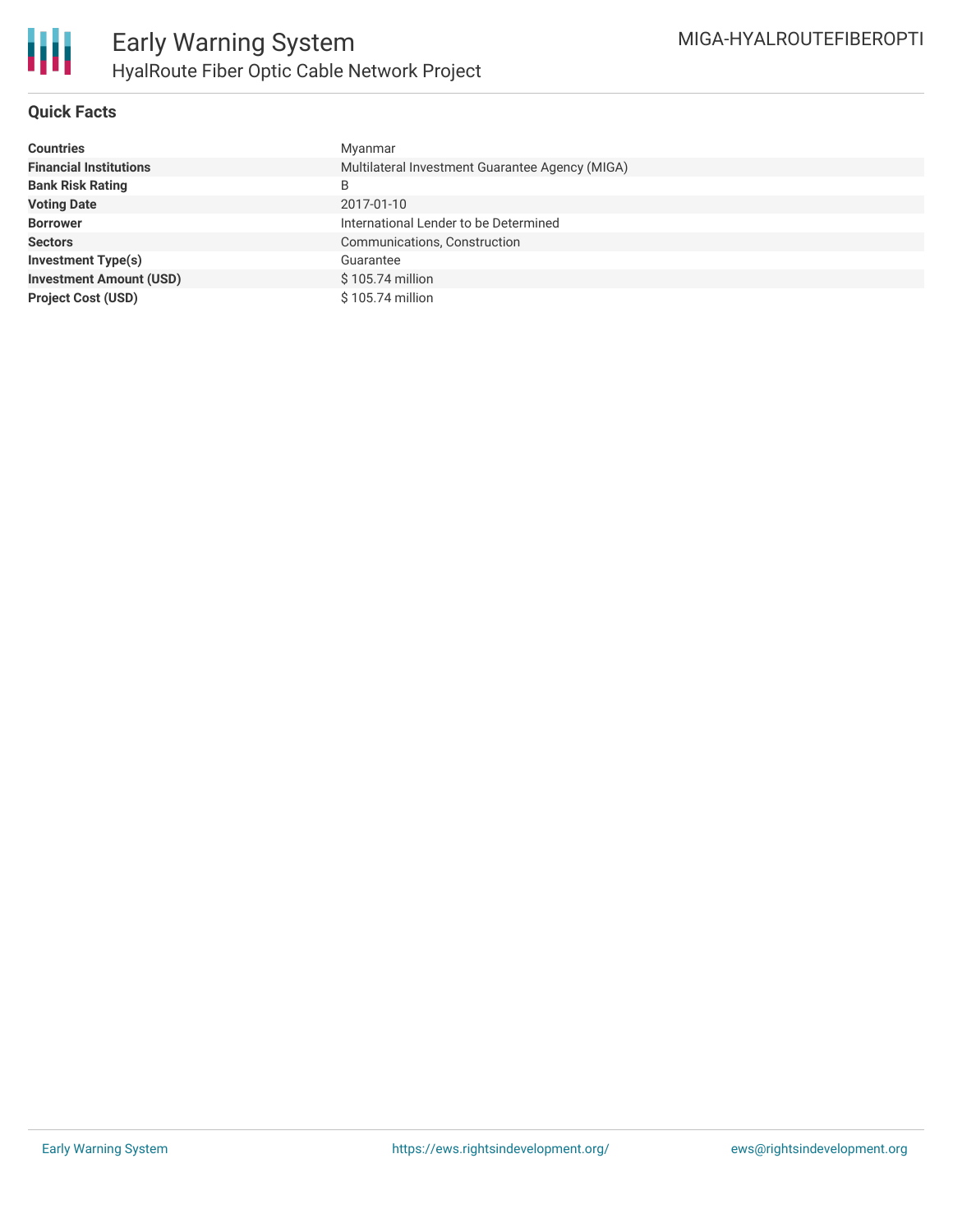

#### **Project Description**

According to the bank document, the Project consists of the installation and maintenance of 4,500 km of underground fiber optic cable (FOC) backbone network (hereafter referred to as 'the Project') by Myanmar Fiber Optic Communication Network Co., Ltd. (MFOCN). MFOCN, the project company, is a subsidiary of HyalRoute Communication Group Ltd. (HyalRoute).

The Project is stage 1 of Phase II of a program to install underground FOC backbone network across Myanmar. Stage 1 is expected to be completed by the end of 2017. Bank of China (Hong Kong) Ltd. (BOC (HK)) has requested that MIGA provide a guarantee for its non-shareholder loan (including interest) to MFOCN to finance stage 1 of Phase II.

Installation of FOC involves digging a trench approximately 50 cm wide and 1.2 - 1.5 m deep, laying the FOC and then backfilling the trench. In urban areas, FOC is duct buried, and in urban outskirts and rural areas, the FOC is directly buried.

The FOC network includes the construction of 'core facilities', where FOC connects to communications equipment. Two types of core facilities will be built: Type A (200 m2) and Type B (60 m2). Both facilities will include a base transceiver station (BTS), electricity transformer, backup generator and an area reserved for telecommunication towers (if required).

Type A core facilities will also have an equipment laydown area and accommodation for the maintenance teams. Core facilities have a dual purpose: i) to provide greater capacity for the operators in the telecommunication sector and ii) to improve both outdoor and indoor coverage for service providers.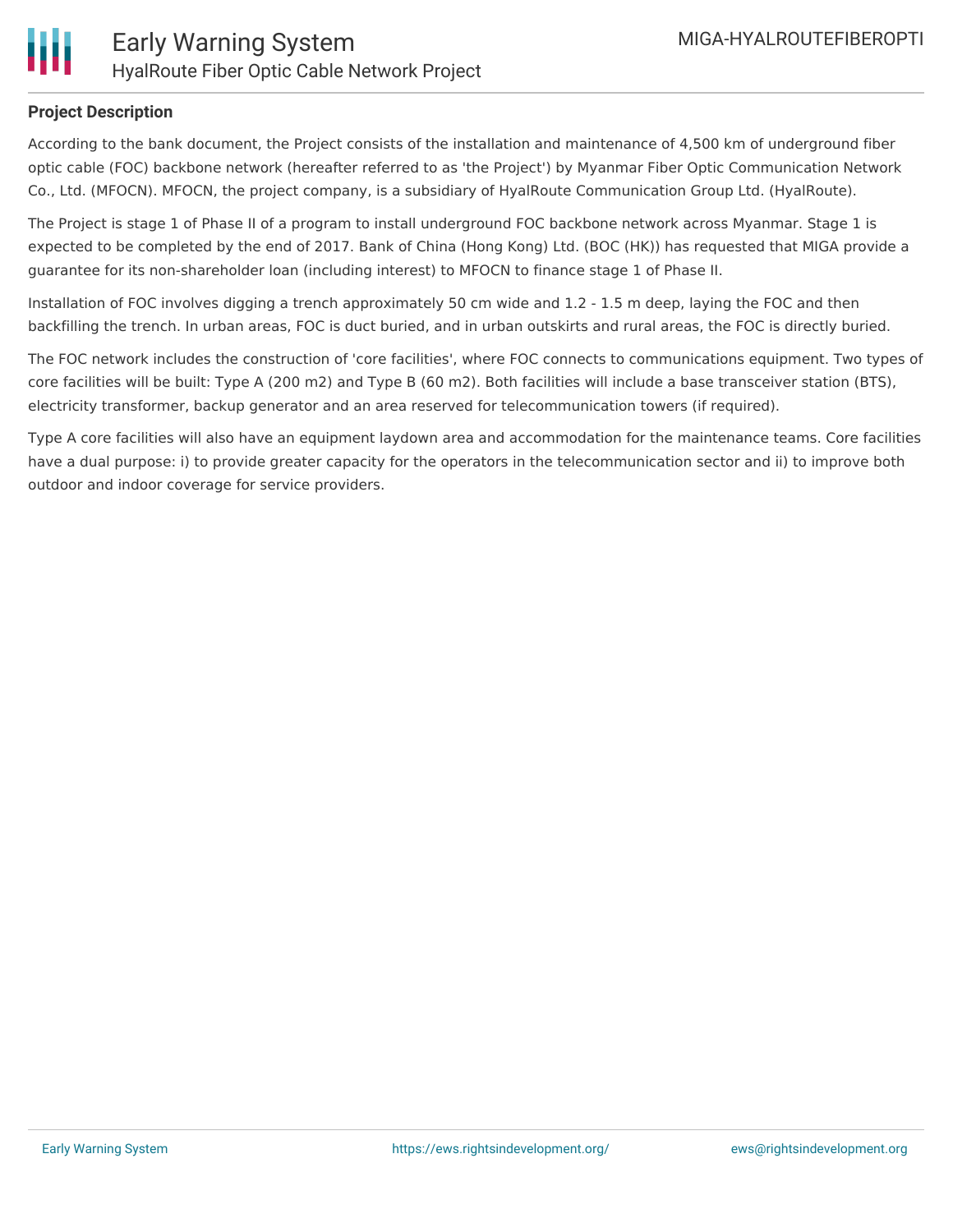

### Early Warning System HyalRoute Fiber Optic Cable Network Project

#### **Investment Description**

Multilateral Investment Guarantee Agency (MIGA)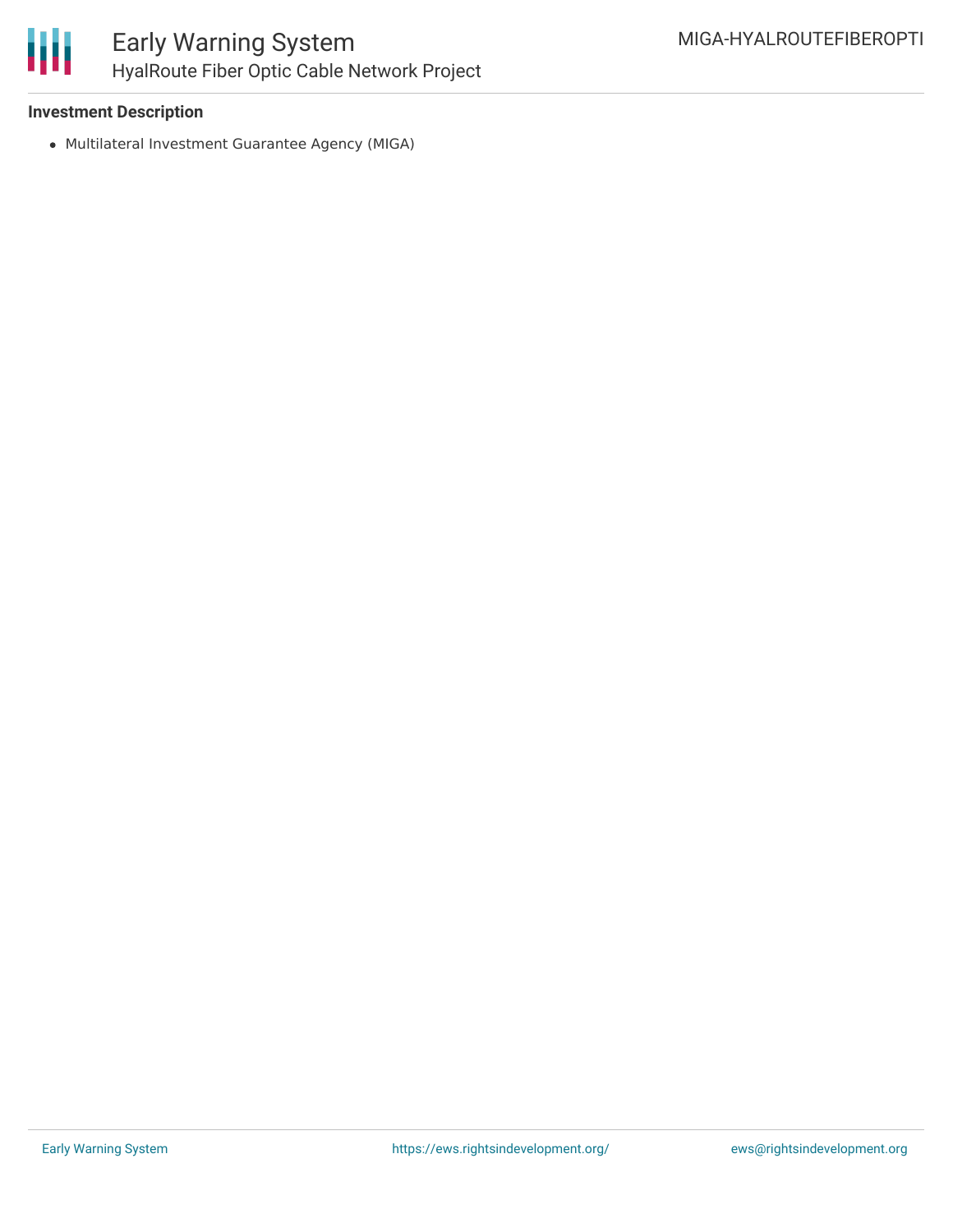### MIGA-HYALROUTEFIBEROPTI



## Early Warning System HyalRoute Fiber Optic Cable Network Project

| <b>Private Actor 1</b> | <b>Private Actor</b><br>1 Role | <b>Private Actor</b><br><b>Sector</b> | Relation                 | <b>Private Actor 2</b>                             | <b>Private Actor</b><br>2 Role | <b>Private Actor</b><br>2 Sector |
|------------------------|--------------------------------|---------------------------------------|--------------------------|----------------------------------------------------|--------------------------------|----------------------------------|
|                        |                                | $\,$                                  | $\overline{\phantom{0}}$ | Hyalroute Communication Group Ltd.                 | Parent Company                 |                                  |
|                        |                                |                                       | $\overline{\phantom{0}}$ | Myanmar Fiber Optic Communication Network Co., Ltd | Client                         |                                  |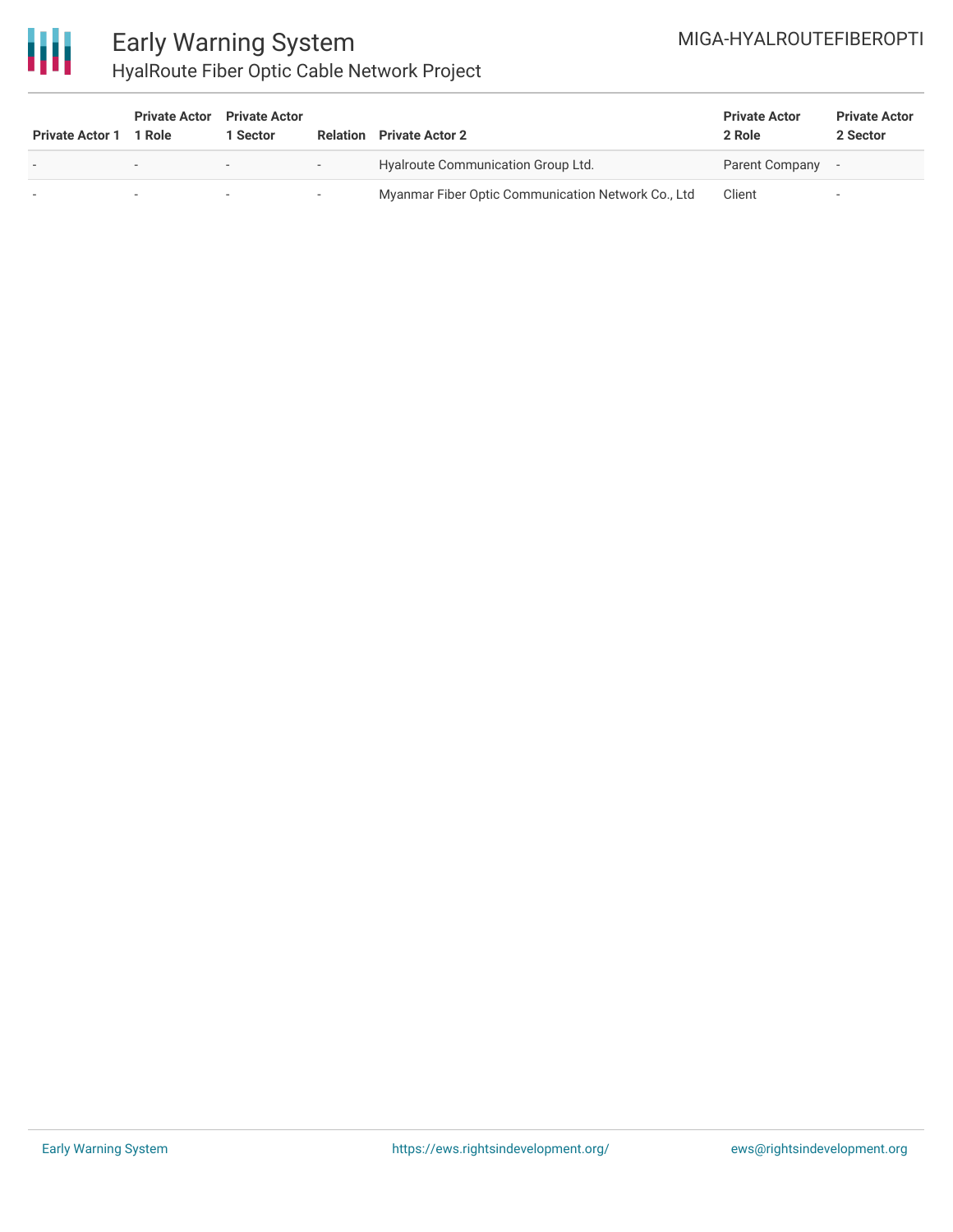

#### **Contact Information**

#### **Project Contact**

Contact: Mr. Lin Chao Hsiang (Roye)

Position: PR Department

Email: [lin.chaohsiang@mfocn.com.mm](mailto:lin.chaohsiang@mfocn.com.mm)

Contact: Mr. Stanley Jiang

Position: Project Coordinator

Email: [stanley.jiang@hyalroute.com](mailto:stanley.jiang@hyalroute.com)

#### **Compliance Advisor/Ombudsman - International Finance Corporation**

2121 Pennsylvania Avenue NW Room F11K-232 Washington, DC 20433 USA Tel: 1 202 458 1973 Fax: 1 202 522 7400 E-mail: [cao-compliance@ifc.org](mailto:cao-compliance@ifc.org)

#### ACCOUNTABILITY MECHANISM OF MIGA

The Compliance Advisor Ombudsman (CAO) is the independent complaint mechanism and fact-finding body for people who believe they are likely to be, or have been, adversely affected by an IFC or MIGA- financed project. If you submit a complaint to the CAO, they may assist you in resolving a dispute with the company and/or investigate to assess whether the IFC is following its own policies and procedures for preventing harm to people or the environment. If you want to submit a complaint electronically, you can email the CAO at CAO@worldbankgroup.org. You can learn more about the CAO and how to file a complaint at http://www.cao-ombudsman.org/